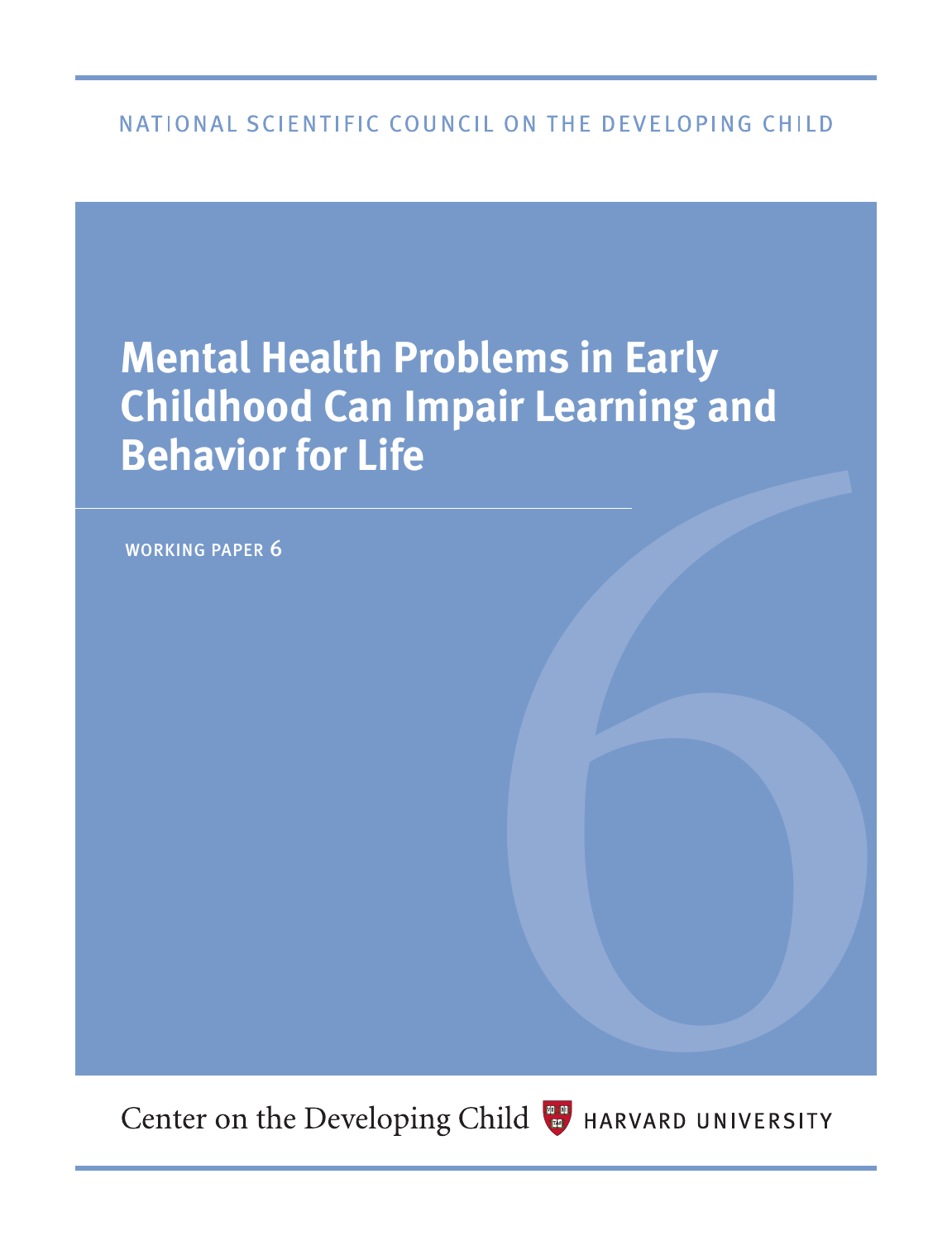# NATIONAL SCIENTIFIC COUNCIL ON THE DEVELOPING CHILD

## **members**

## **Jack P. Shonkoff, M.D., Chair**

Julius B. Richmond FAMRI Professor of Child Health and Development; Director, Center on the Developing Child, Harvard University

#### **W. Thomas Boyce, M.D.**

Sunny Hill Health Centre/BC Leadership Chair in Child Development; Professor, Graduate Studies and Medicine, University of British Columbia, Vancouver

## **Judy Cameron, Ph.D.**

Professor of Psychiatry, University of Pittsburgh; Senior Scientist, Oregon National Primate Research Center; Professor of Behavioral Neuroscience and Obstetrics & Gynecology, Oregon Health and Science University

## **Greg J. Duncan, Ph.D.**

Distinguished Professor, Department of Education, University of California, Irvine

#### **Nathan A. Fox, Ph.D.**

Distinguished Professor; Director, Child Development Laboratory, University of Maryland College Park

### **William T. Greenough, Ph.D.**

Swanlund Professor of Psychology, Psychiatry, and Cell and Developmental Biology; Director, Center for Advanced Study at University of Illinois, Urbana-Champaign

#### **Megan R. Gunnar, Ph.D.**

Regents Professor and Distinguished McKnight University Professor, Institute of Child Development, University of Minnesota

## **Eric Knudsen, Ph.D.**

Edward C. and Amy H. Sewall Professor of Neurobiology, Stanford University School of Medicine

#### **Pat Levitt, Ph.D.**

Professor of Pharmacology, Annette Schaffer Eskind Chair; Director, Kennedy Center for Research on Human Development, Vanderbilt University

#### **About the Authors**

#### **Charles A. Nelson, Ph.D.**

Richard David Scott Chair in Pediatric Developmental Medicine Research, Children's Hospital Boston; Professor of Pediatrics, Harvard Medical School

#### **Deborah Phillips, Ph.D.**

Professor of Psychology and Associated Faculty, Public Policy Institute; Co-Director, Research Center on Children in the U.S., Georgetown University

## **Ross A. Thompson, Ph.D.**

Professor of Psychology, University of California, Davis

# **contributing members**

#### **Susan Nall Bales**

President, FrameWorks Institute

## **Bruce S. McEwen, Ph.D.**

Alfred E. Mirsky Professor; Head, Harold and Margaret Milliken Hatch Laboratory of Neuroendocrinology, The Rockefeller University

#### **Arthur J. Rolnick, Ph.D.**

Senior Vice President and Director of Research, Federal Reserve Bank of Minneapolis

## **partners**

**The FrameWorks Institute**

**The Johnson & Johnson Pediatric Institute**

**The National Conference of State Legislatures**

**The National Governors Association Center for Best Practices**

## **sponsors**

**Birth to Five Policy Alliance The Buffett Early Childhood Fund The John D. and Catherine T. MacArthur Foundation The Pierre and Pamela Omidyar Fund**

The National Scientific Council on the Developing Child, housed at the Center on the Developing Child at Harvard University, is a multi-disciplinary collaboration designed to bring the science of early childhood and early brain development to bear on public decision-making. Established in 2003, the Council is committed to an evidence-based approach to building broad-based public will that transcends political partisanship and recognizes the complementary responsibilities of family, community, workplace, and government to promote the well-being of all young children.

For more information, go to www.developingchild.net.

Please note: The content of this paper is the sole responsibility of the authors and does not necessarily represent the opinions of the funders or partners.

Suggested citation: National Scientific Council on the Developing Child (2008). *Mental Health Problems in Early Childhood Can Impair Learning and Behavior for Life: Working Paper #6*. http://www.developingchild.net

© December 2008, National Scientific Council on the Developing Child, Center on the Developing Child at Harvard University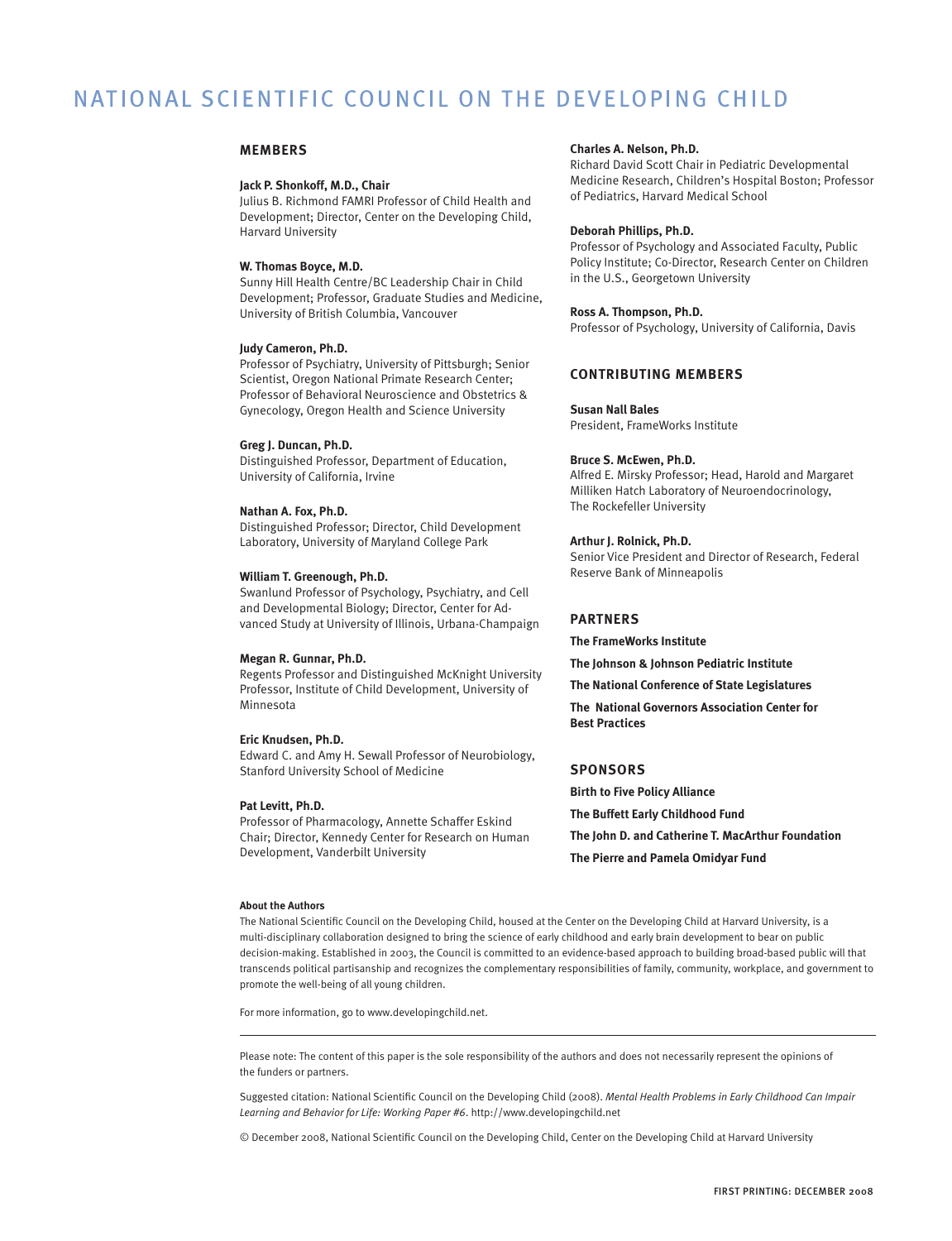# **The Issue**

significant mental health problems can and do occur in young children. in some cases, these problems can have serious consequences for early learning, social competence, and lifelong health. Furthermore, the foundations of many mental health problems that endure through adulthood are established early in life through the interaction of genetic predispositions and sustained, stress-inducing experiences. This knowledge should motivate practitioners and policymakers alike to address mental health problems at their origins, rather than only when they become more serious later in life.

Public awareness of significant emotional and behavioral problems in early childhood is growing, as preschool teachers report increasingly major disruptions in their classrooms<sup>1</sup> and kindergarten teachers identify social and emotional problems as a common impediment to school readiness.<sup>2,3</sup> The emergence of mental health problems in young children occurs within the context of an environment of relationships that can include parents, relatives, caregivers, teachers, and peers. Science shows that this environment of relationships plays a critical role in shaping a child's social, emotional, and cognitive development in the earliest years of life. In turn, problems in these domains affect not only the child, but those who care for, play with, or attempt to teach that child. Thus, while problems in cognitive development are already the focus of much attention, emerging emotional and behavioral problems in the early years are also an important societal issue that must be addressed.

The science of early childhood development also tells us that, for some children, mental health problems may begin early and endure. Although establishing diagnostic criteria for psychological disorders in young children remains a challenge, many children show clear characteristics of anxiety disorders, attentiondeficit/hyperactivity disorder, conduct disorder, depression, post-traumatic stress disorder, and other problems at a very early age.<sup>4</sup> Recent reports suggest that some of the characteristics of neuro-developmental disabilities such as autism can be detected during the first year<sup>5</sup> and that older children often exhibit the emotional legacy of early abuse or neglect.<sup>6</sup> Beyond the challenges facing these children and their caregivers, attention to early mental health problems is warranted because these kinds of

problems disrupt the typical pattern of developing brain architecture and impair emerging capacities for learning and relating to others. Most important, there are indications that early intervention can have a profound positive effect on the trajectory of emotional or behavioral problems as well as improve outcomes for children with serious disorders, be they psychological or genetic in origin.

While all children experiencing prolonged adversity are at risk for poor outcomes, studies show that long-term physical and mental health impacts are most likely to affect individuals who are genetically more vulnerable to stress. Early stresses can include child abuse or neglect, family turmoil, neighborhood violence, extreme

# **The foundations of many mental health problems that endure through adulthood are established early in life.**

poverty, and other conditions in a child's environment that can prime neurobiological stress systems to become hyper-responsive to adversity.<sup>7</sup> Exposure to adverse experiences such as these early in life, particularly for vulnerable children, predicts the emergence of later physical and mental health problems, including psychological disorders like depression.<sup>8,9</sup>

Although mental health challenges for young children share many biological and behavioral characteristics with those of older children and adults, there are at least three ways in which early childhood is a period of special vulnerability. First, psychological health for young children is strongly influenced by their environment of relationships and the support or risks these rela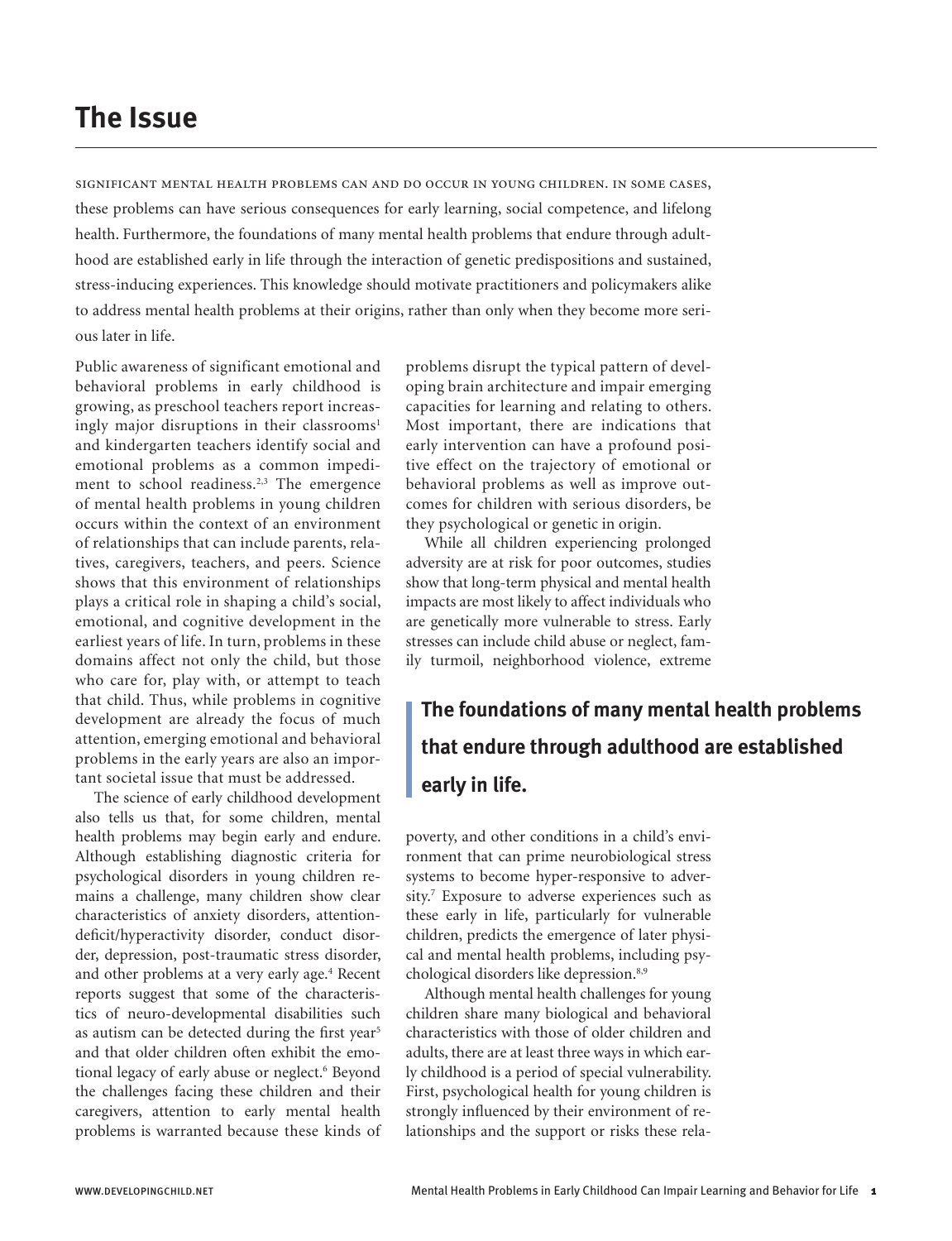tionships confer.<sup>10</sup> Therefore, to understand the reasons that young children may be at risk for mental health impairments, how best to provide assistance, and strategies for preventing these problems from arising, it is important to look at the quality of their early relationships. To a greater extent than is true of older children and adults, viewing the child alone as the "patient" or the source of the problem can lead to costly or ineffective policies and practices.

Second, young children often respond to emotional experiences and traumatic events in ways that are very different from adults. They understand, manage, and talk about their experiences differently from adults. Their selfawareness and capacity to think about their emotions and the events that trigger them are not yet well-developed. These developmental differences are important to understanding the behavioral and emotional disturbances that young children may experience, how they are manifested, and how to assist them.

Third, there is a broad range of individual differences among young children that can make it difficult to distinguish typical variations in behavior from persistent problems, or normal differences in maturation from significant developmental delays.<sup>11</sup> Although many enduring mental health problems have their origins in the early years, many behavioral or emotional difficulties in children and even adolescents are transient.<sup>12,13,14</sup> Thus, caution is needed when evaluating an infant or young child for potential indicators of emotional or behavioral difficulty.

# **What Science Tells Us**

**Significant adversity early in life can damage the architecture of the developing brain and increase the likelihood of significant mental health problems that may emerge either early or years later.**7, 15,16,17,18,19,20,21 Life circumstances associated with family stress, such as persistent poverty, threatening neighborhoods, and very poor child care conditions, elevate the risk of serious mental health problems and undermine healthy functioning in the early years.<sup>22</sup> Early childhood adversity of this kind also increases the risk of adult health and mental health problems because of its

# **Persistent poverty, threatening neighborhoods, and very poor child care conditions elevate the risk of serious mental health problems.**

enduring effects on the body and brain development.23 Young children who experience recurrent abuse or chronic neglect, regularly witness domestic violence, or live in homes permeated by parental mental health or substance abuse problems are particularly vulnerable. Relationship-based conditions contributing to early emotional difficulties, such as maternal depression, also have welldocumented effects on developing brain function in the early years.<sup>24, 25, 26, 27, 28</sup>

All of these situations are stressful for children. Persistent activation of biological stress response systems leads to abnormal levels of stress hormones that have the capacity to damage brain architecture if they do not normalize. In the absence of the buffering protection of supportive relationships, these hormone levels can remain out of balance. Known as toxic stress, this condition literally interferes with developing brain circuits, and poses a serious threat to young children, not only because it undermines their emotional well-being, but also because it can impair a wider range of developmental outcomes including early learning, exploration and curiosity, school readiness, and later school achievement.15,21,29,30,31,32,33,34,35

**Much impairment in mental health arises as a result of the interaction between a child's genetic predisposition and his or her exposure to significant environmental adversity.** Differences in individual behavioral styles (which child development researchers call temperament) influence the mental health consequences of early traumatic, abusive, or stressful experiences. A young child with a genetic predisposition to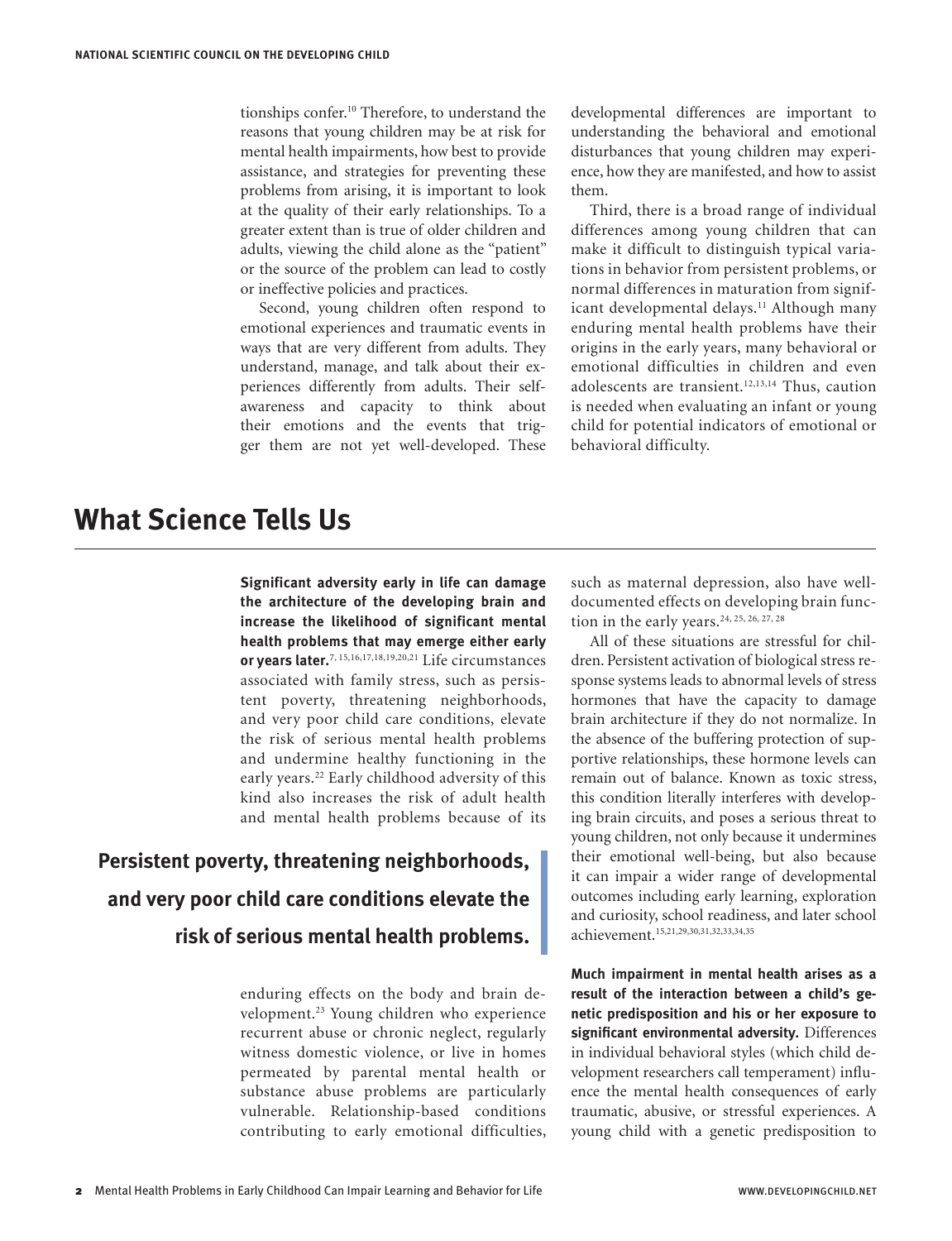fearfulness, for example, is more likely to develop anxiety or depression than a child without that predisposition, but particularly in the context of harsh, inconsistent caregiving (perhaps owing to the stresses of deep poverty, poor quality child care, or a depressed mother) rather than nurturing, sensitive care.

This nature-nurture interaction is illustrated in studies of behavioral inhibition, an early-emerging pattern of fearful, withdrawn behavior that is a risk factor for later anxiety problems.10,36 In a recent report, behavioral inhibition at age 7 was related to the interaction of two influences: (a) a gene that is associated with anxiety and fear in adults, and (b) the mother's report that she lacked social support from others, which is likely to be associated with stress for her children. In other words, the interaction of a genetic tendency toward anxiety along with the experience of life stress best predicted which children would remain behaviorally inhibited at age 7.37,38 Such behavioral inhibition may

be related to the development of more serious problems later in life, as other studies show that children who are behaviorally inhibited show different activation of brain regions related to emotional withdrawal and fear than children whose behavior is more typical.<sup>39,40,41,42</sup>

**The behaviors and characteristics associated with mental health problems in the earliest years of life are often different from those seen in older children and adults with psychological difficulties.**43,44,45 Young children's brains are not fully developed and they do not respond to stressful events the way adults do. A toddler who is coping with trauma or the loss of a loved one acts differently from a traumatized adolescent because of the different psychological capabilities, emotional needs, and social experiences at each age. Young children manifest the symptoms of depression or post-traumatic stress disorder (PTSD) differently from young adults. Some mental health problems, such as attachment-

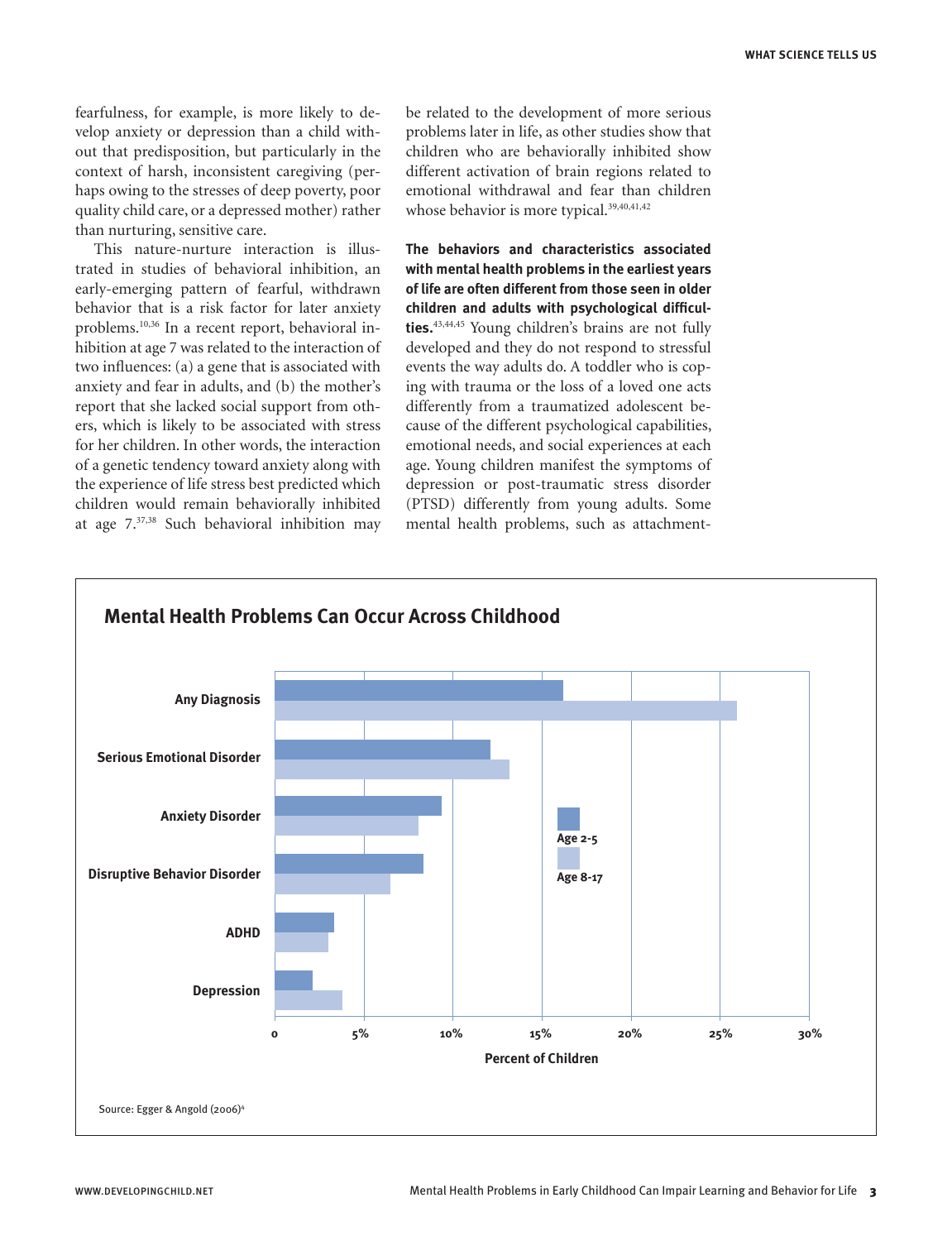related disorders (i.e., profound disturbances in close relationships with caregivers), are specific to early childhood. Thus, although adult diagnostic approaches can provide some guidance for understanding the kinds of problems that younger children may experience, new approaches to assessment and diagnosis based on the unique developmental needs and characteristics of young children are also necessary.<sup>45,46</sup>

Over the past few years, researchers have validated diagnostic criteria specific to young children that are useful in identifying early

# **If young children are not provided appropriate help, emotional difficulties that emerge early in life can become more serious disorders over time.**

forms of depression, post-traumatic stress disorder, autism, disruptive behavior disorders, anxiety disorders, and attention deficit/ hyperactivity disorder.<sup>4,47,48,49,50,51,52,53</sup> Despite these gains, however, the accurate identification of serious mental health disorders during the first three to four years of life remains a challenging task. As with older children and adults, it is unwise to assume that early problems can be classified simply into one category within a diagnostic system. In fact, young children, like older children and adults, frequently experience multple problems (known as"co-morbidity"), as illustrated by the co-occurrence of depression with oppositional-defiant disorders in early childhood or the increased prevalence of depression or anxious emotional problems in children with autism.4,54,55,56

**If young children are not provided appropriate help, emotional difficulties that emerge early in life can become more serious disorders over time.**57,58,59 Early prevention strategies and efforts to identify and treat emergent mental health problems are likely to be more psychologically beneficial and cost-effective than trying to treat emotional difficulties after they become more serious at a later age. This field urgently needs treatment strategies that are age-appropriate, support the development of healthy relationships, and are consistent with scientific knowledge about early psychological development. Promising approaches for some early mental health challenges are well-described,<sup>60,61,62</sup> yet they are not widely available. Other problems have been less well-studied in very young children. Nevertheless, many disorders can be prevented before they begin through developmentally appropriate, high-quality early care and education, systems of support that assist parents and caregivers to provide warm and secure relationships and detect emotional problems before they become more resistant to change, and public policies that help to ameliorate the physical, social, and economic conditions that cause some families to struggle.

**Some individuals demonstrate remarkable resilience in the face of early, persistent maltreatment, trauma, and emotional harm, but there are limits to the capacity of young children to recover psychologically from such adversity.**63,64,65,66 Even under circumstances in which children have been rescued from traumatizing circumstances and placed in exceptionally nurturing homes, developmental improvements are often accompanied by continuing problems in self-regulation, emotional adaptability, relating to others, and selfunderstanding. There also is evidence to suggest that long-term physical health can be affected by early life adversity in the form of increased risk of heart disease, diabetes, hypertension, and other physical ailments, as stressful experiences can literally be "built" into the body and the brain.<sup>9</sup> Generally speaking, when children overcome these burdens, they have been the beneficiaries of exceptional efforts on the part of supportive adults. These findings underscore the importance of prevention and timely intervention in circumstances that put young children at serious psychological risk.

**Serious developmental disabilities can also be associated with significant mental health impairments that are affected by experience and amenable to intervention.** Neuro-developmental disorders, such as autism, fragile X syndrome, and Down syndrome, for example, are the result of strong genetic influences. Nevertheless, genetics is only part of the story. Although disorders such as Down syndrome have a strong genetic etiology, mental health outcomes for these children are also affected by the quality of care and support they receive. The possibility of significant improvement in quality of life, as well as in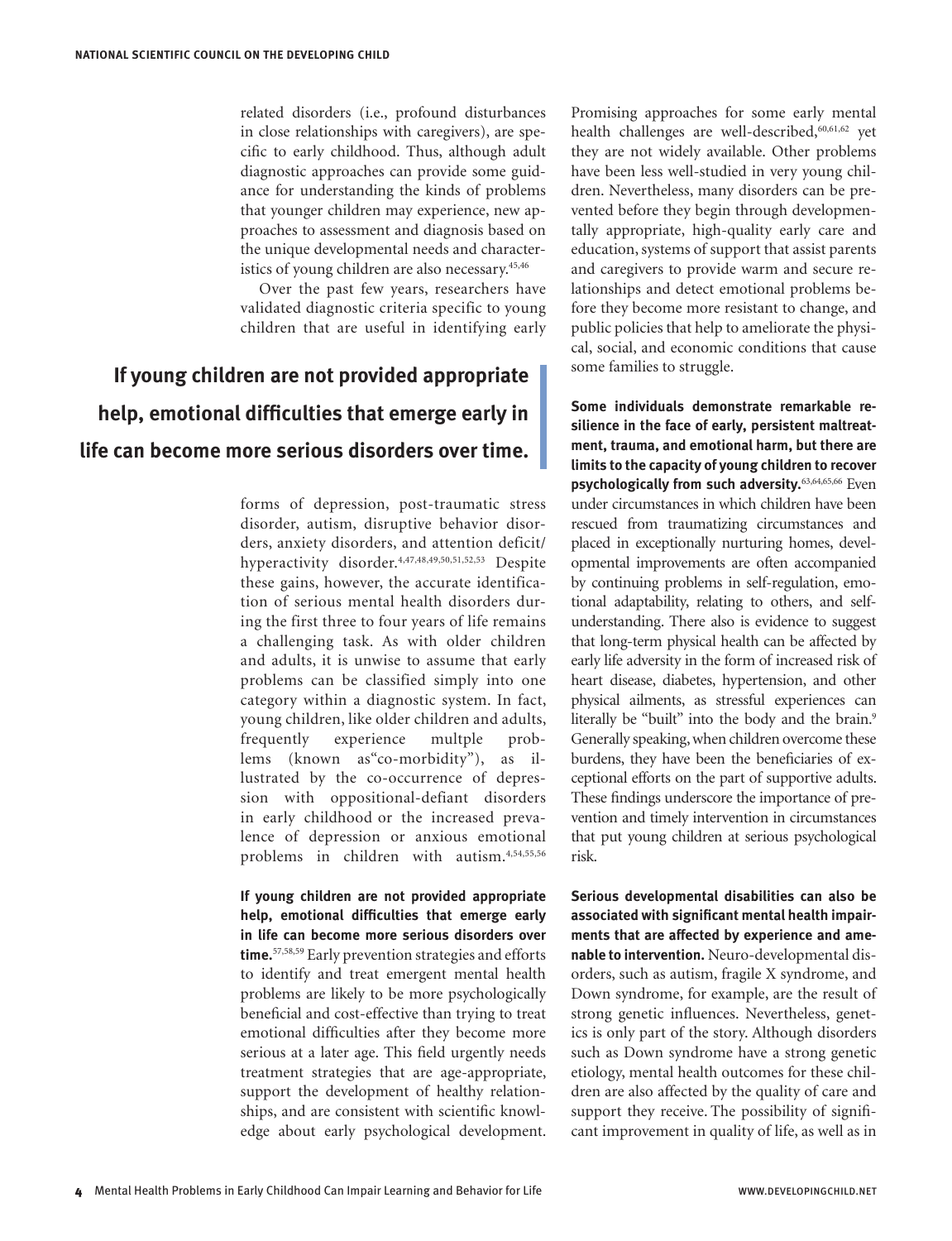both cognitive and social functioning, as a result of prompt intervention provides a strong argument for the early detection and treatment of these developmental disorders. This is becoming increasingly apparent with respect to early intervention for autism.<sup>67</sup>

**The powerful influences of early relationships illustrate how much the emotional well-being of young children is directly tied to the emotional functioning of their caregivers and the families in which they live.**68 When these relationships are abusive, threatening, chronically neglectful, or otherwise psychologically harmful, they are a potent risk factor for the development of early mental health problems. In contrast, when these relationships are reliably warm, responsive, and supportive, they can actually buffer young children from the adverse effects of other stressors.19,63.69,70,71 It is essential to treat young children's mental health problems within the context of their family, home, and community environments. Stated simply, addressing the stressors affecting a child requires addressing the stressors on his or her family in order to ensure that the critical environment of relationships can be maximally supportive.

**For many providers of child health services and early care and education who are faced with children who present problematic behavior, the question of "when to worry" is paramount, yet little evidence exists to answer that question definitively.** Although early mental health problems can foreshadow enduring disorders, many difficulties are transient and disappear with appropriate management and further maturation.12,13,14 Generally speaking, clinical experts

# **The emotional well-being of young children is directly tied to the emotional functioning of their caregivers and the families in which they live.**

advise greater concern when children exhibit constellations of problems (e.g., persistent irritability, eating and sleeping problems, combined with defiance) that lead to significant impairments (especially in age-appropriate behavioral skills and relationships). Nevertheless, in the absence of more extensive evidence on the natural history of many mental health disorders, the "when to worry" problem remains a challenge.

# **Popular Misrepresentations of Science**

as the public devotes more attention to the relation between early brain development and the emotional well-being of young children, the risk of misinformation and misleading or irresponsible messages also grows. Within this context, it is essential that we distinguish scientific fact from erroneous fiction. The following two misconceptions are particularly important to set straight.

**Contrary to popular belief, young children can and do experience serious emotional problems that are comparable in severity to what we observe in older children and adults, and can have lasting effects.** Although young children are not as psychologically sophisticated as adults, research on early childhood development shows that they are capable of experiencing peaks of joy and elation as well as depths of grief, sadness, hopelessness, intense anger, and rage. Contrary to traditional views, highly negative emotional

experiences in early childhood are not "forgotten" — they are built into the architecture of the developing brain and can have a sustained impact that extends well into the adult years, especially when they are severe, persistent, and uncontrollable. Aversive family and community environments can have a similarly enduring emotional impact on young children when they are experienced as toxic stress and not buffered by supportive relationships.

**Contrary to popular belief, young children living in highly disadvantaged environments can be protected from serious emotional or behavioral consequences.** Although such conditions increase their risk for serious mental health problems, learning impairments, and long-term physical illnesses, children who experience serious threats to their psychological health, such as those who are physically abused, chronically neglected, or emotionally traumatized, do not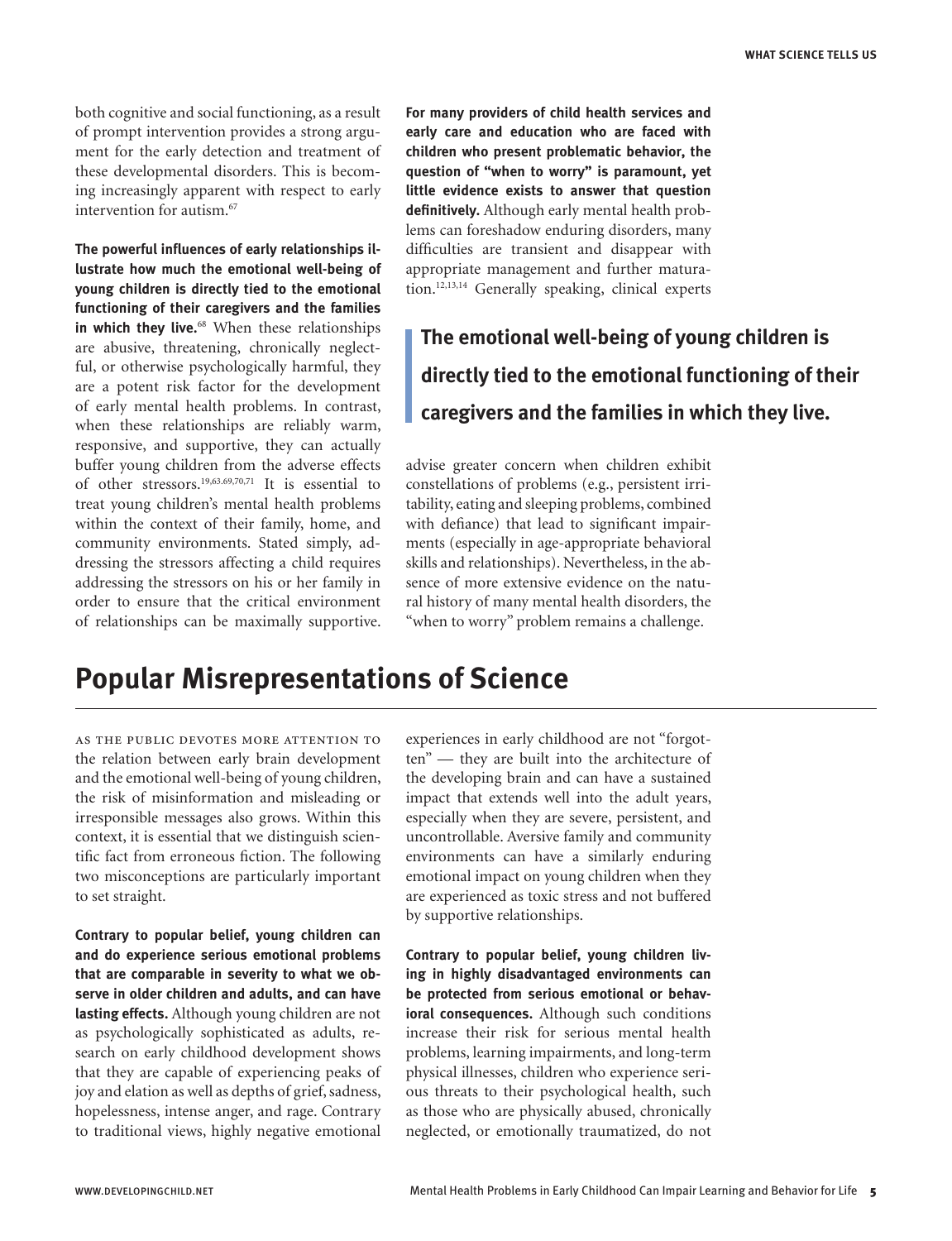inevitably develop significant mental illnesses. These children can be protected through the early identification of their emotional needs and the provision of appropriate assistance in

the context of stable, nurturing relationships with supportive and skilled caregivers as well as through preventive mental health services.<sup>64,66,72</sup>

# **The Science-Policy Gap**

the fact that young children can present challenging behaviors is hardly news to the adults who care for them. It is less well known that some serious behavior problems in the early years of life may be the first signs of potentially lifelong disorders that are preventable if treated at a young age. Very young children can experience significant impairments in their mental health that are embedded in the architecture of their brains and may have life-long consequences, according to a rich and growing science base. Yet little attention has been paid to the development and implementation of strategies to identify children who are at risk for such problems and provide supports for them and their families that will increase the probability of more favorable outcomes. This gap between what we know and what we do is illustrated by the following three examples.

**Professionals who are regularly involved in the lives of infants, toddlers, and preschoolers often lack the knowledge and skills that would help them identify the early signs of mental health problems as well as fully understand the consequences of family difficulties and parent mental health problems for young children's development.** These professionals include child care providers and preschool teachers (who are often the first people outside the family to identify a child who has serious emotional difficulties), physicians and other health care providers (who often lack a sophisticated understanding of psychological development and early mental health), paraprofessional home visitors, program administrators and personnel in social service, child protection, early intervention, and welfare agencies, and others who regularly serve families with young children.

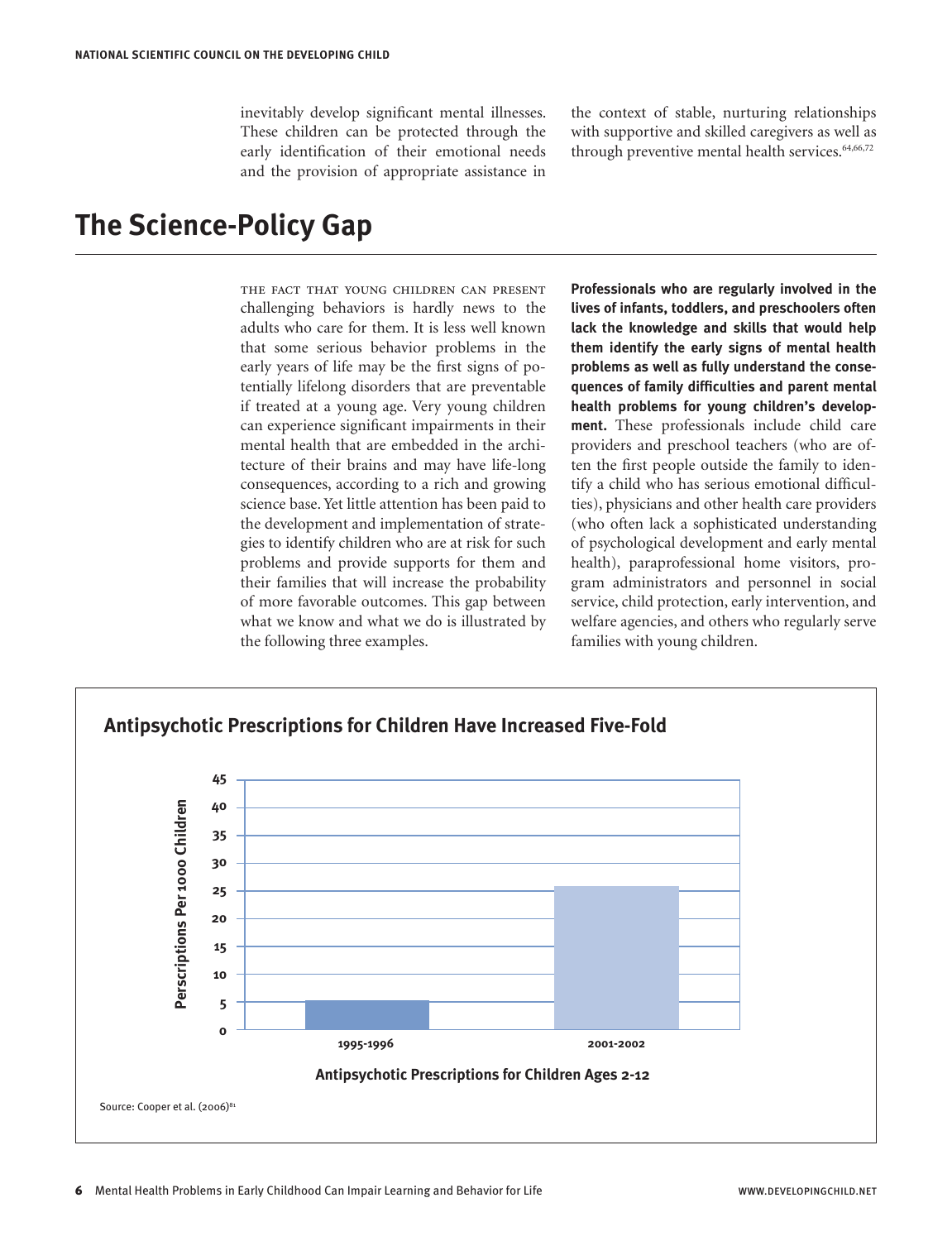**In most communities, mental health services for young children and their families are often limited, of uneven quality, and difficult to access, and there are few well-trained professionals with expertise in early childhood mental health.** Central to this problem is the need to close the gap between the numbers of young children exhibiting emotional difficulties and/or problematic behavior that cannot be managed adequately by their parents and the number of personnel who are skilled in effective intervention approaches that are uniquely suited to this group.

**There has been a dramatic increase in the use of psychoactive drugs for young children with behavioral or mental health problems, despite the fact that neither the efficacy nor safety of many of these medications has been studied specifically in children at these early ages.**47 A recent report from the National Survey of Children's Health, for example, reported that children age 4-8 were more likely to be taking medication for attention deficit/hyperactivity disorder than older children and adolescents.73 Of even greater concern, some studies have reported increasing numbers of prescriptions for stimulant medications and antidepressants to treat children as

young as age three.<sup>74</sup> In most cases, these medications for young children are prescribed "off label," which means that they have only been approved for treating adults and that there are no scientific data on their immediate or longterm effects on child behavior or early brain development.47 Until the relevant clinical studies have been completed with the appropriate

**Sometimes the best intervention strategy for young children with serious behavioral or emotional problems is to focus directly on the primary needs of those who care for them.** 

populations of young children, the use of such medications must be viewed as experimental and their safety and effectiveness unknown.<sup>75,76,77,78</sup>

# **Implications for Policy and Programs**

the science of early childhood development, including knowledge about the extent to which serious emotional problems are embedded in the architecture of the developing brain, is sufficiently mature to support a number of evidence-based implications for those who develop and implement policies that affect the health and well-being of young children. Both public and private actions can prevent the kinds of adverse circumstances that are capable of derailing healthy development, as well as increase the likelihood that effective supports and appropriate therapeutic interventions (where needed) will reduce the long-term consequences of early threats to a child's mental health. The following points are particularly worthy of thoughtful consideration.

**Because young children's emotional well-being is tied so closely to the emotional status of their parents and non-family caregivers, the emotion-** **al and behavioral needs of infants, toddlers, and preschoolers are best met through coordinated services that focus on their full environment of relationships.** Multigenerational, family-centered approaches offer the most promising models for preventing and treating mental health problems in young children. These strategies range from providing information and support to address problematic child behavior to initiating therapeutic interventions to address significant parent mental health or substance abuse problems, end domestic violence, or help families to cope with the burdens of persistent poverty. Indeed, sometimes the best intervention strategy for young children with serious behavioral or emotional problems is to focus directly on the primary needs of those who care for them. However, most funding approaches to mental health services are client-specific rather than family-focused, and most programs aimed at such "adult" problems as poverty, domestic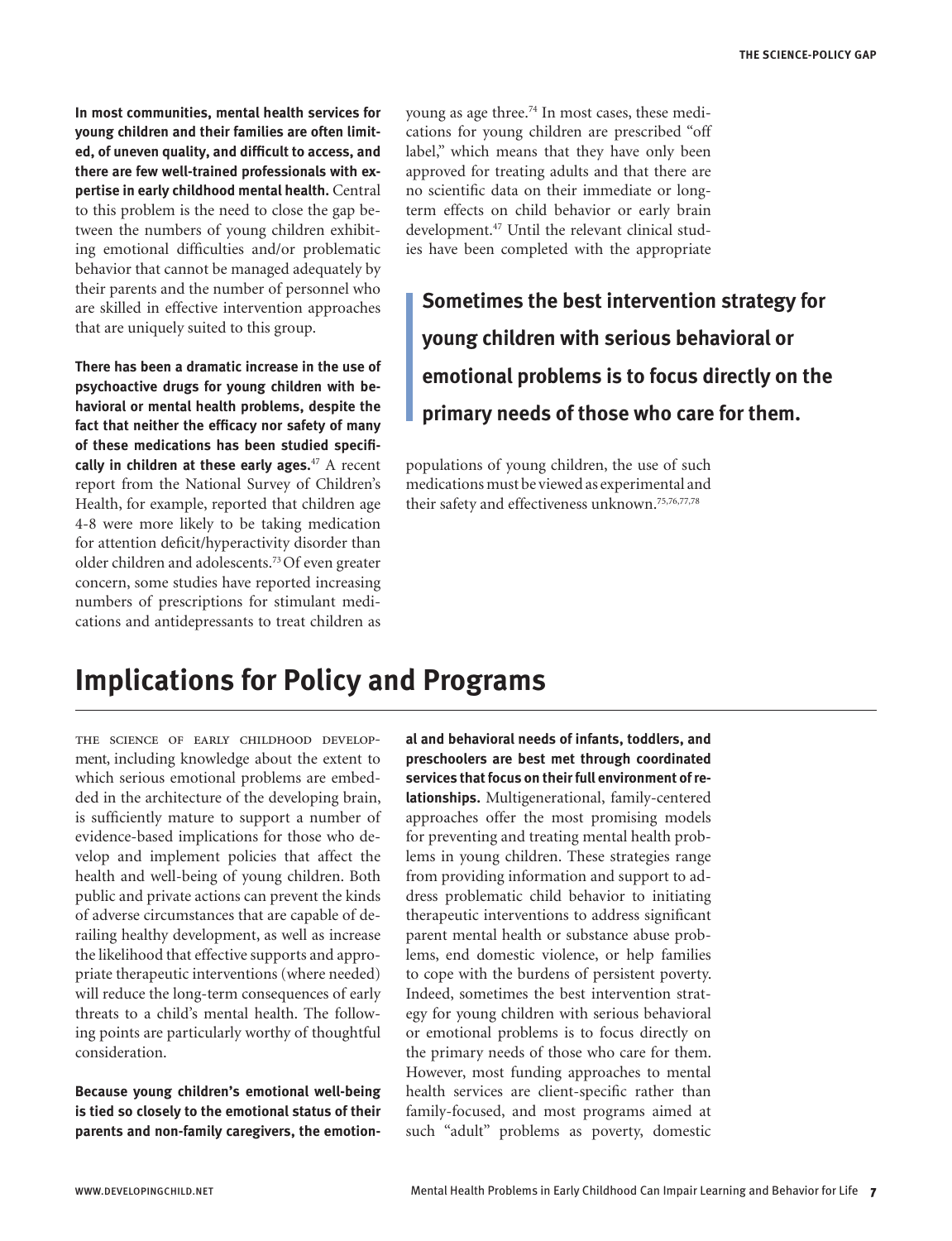violence, or substance abuse do not take into consideration the emotional well-being of the children affected by them. More flexible approaches to funding family-based preventive and therapeutic mental health services are needed.

**Therapeutic help for a young child with emotional or behavioral problems can be provided through a combination of home- and center-based services involving parents, extended family members, home visitors, providers of early care and education, and/or mental health professionals.** The settings, partnerships, and targets of therapeutic assistance for young children with mental health needs are much more diverse than those for adults because their emotional well-being is linked tightly to the quality of their relationships with the important people in their lives. Effective intervention often requires the coordination of services from multiple sources that do not relate easily. These might include early care and education, social service and welfare departments, health care, schools, child welfare agencies, and early intervention programs, to name a few. Reducing barriers to greater coordination often requires attention to a tangle of administrative obstacles. One example would be a change in reimbursement regulations to allow "mental health funds" to be used to pay for specialized child care for a youngster with emotional and behavioral problems, rather than restricting the funds to only "mental health programs."

**Mental health services for adults who are parents of young children would have broader impact if they routinely included attention to the needs of the children as well.** Because of the close association between young children's emotional wellbeing and the emotional health and functioning of their caregivers,79 therapeutic assistance to

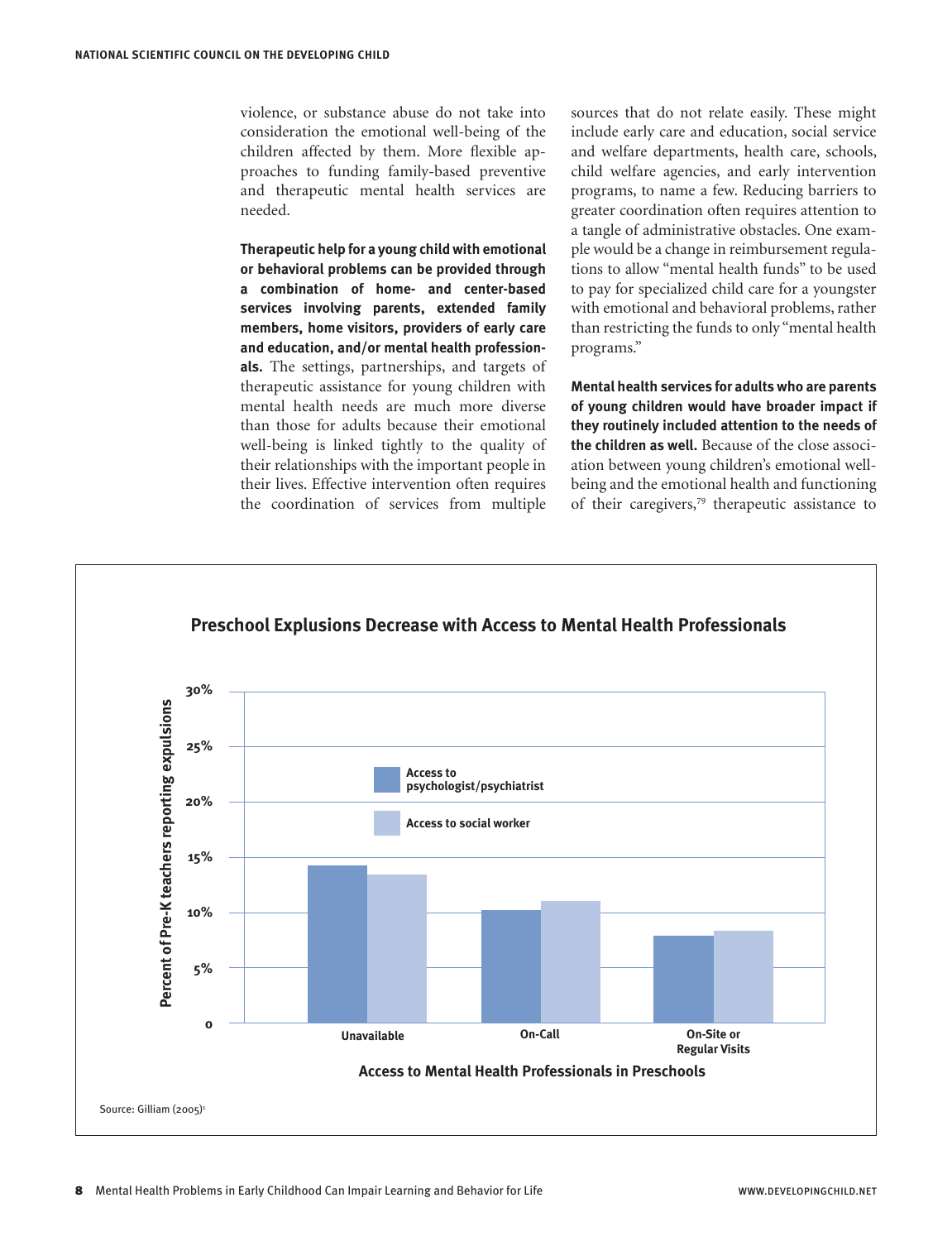a parent ought to include an automatic assessment of any young children in the family to see how they are experiencing the emotional consequences of their parent's problems. For example, any physician treating a depressed mother ought to understand the consequences of that diagnosis for her young children and therefore assure that they receive careful examinations and appropriate intervention as needed.

**Physicians and providers of early care and education would be better equipped to understand and manage the behavioral problems of young children if they had more appropriate professional training in this area and easier access to child mental health professionals when they are needed.** Caregivers, teachers, and physicians are often the first to recognize serious emotional difficulties in a child who is in their care, and on-site assistance from early childhood mental health specialists can be particularly helpful in providing guidance about how best to respond to the needs of the children, their parents, and providers of early care and education. Preschool teachers with access to mental health consultation, for example, are less likely to expel children with behavioral problems from their programs.80 Some states have made progress in providing funds for early childhood mental health consultations in early child-care settings, often through the coordination of diverse funding streams. Broader attention to early childhood mental health requires attention to the quality of out-of-home care that children typically experience in the early years.

**A better coordinated infrastructure for funding mental health services for young children could provide a more stable and efficient vehicle for assuring access to effective prevention and treatment programs.** Consistent with both the science—physiological interrelations among the physical health, safety, and emotional wellbeing of young children—and recent federal legislation regarding parity for coverage of health care for both physical and mental health impairments, funding for early childhood mental health services could be integrated more effectively into a wide range of existing health programs. Examples include Early and Periodic Screening, Diagnosis and Treatment (EPSDT) services under the Medicaid program, the State Children's Health Insurance Programs

(S-CHIP), early intervention services under Part C of the Individuals With Disabilities Education Act (IDEA), child welfare programs, and maternal and child health initiatives.

**Cultural differences in attitudes and beliefs about behavior and mental health require sensitivity and respect for diversity as well as specialized intervention skills.** The mental health needs of young children in families from different cultural and ethnic groups would benefit considerably from enhanced practitioner training and flexible service models that incorporate greater

**Broader attention to early childhood mental health requires attention to the quality of out-of-home care that children typically experience in the early years.**

content representing a broad variety of cultures. Differences are widespread across a variety of domains that affect approaches to the sensitive issues of emotional well-being and mental health in the early childhood years. These include how children are taught to interpret and express their experiences of fear, anger, and shame; parents' attitudes toward discipline; the relative reinforcement given to individual achievement versus interdependent behavior; attitudes about mental health and mental illness; and acceptance of therapeutic intervention for very young children by non-family members; among many other concerns. The shifting demographics of the early childhood population in the United States make this a particularly compelling priority for future planning. Finally, the effects of cultural assimilation for immigrant groups across generations underscore the importance of understanding individual differences within cultural groups as well as continuous changes in cultural beliefs and practices over time.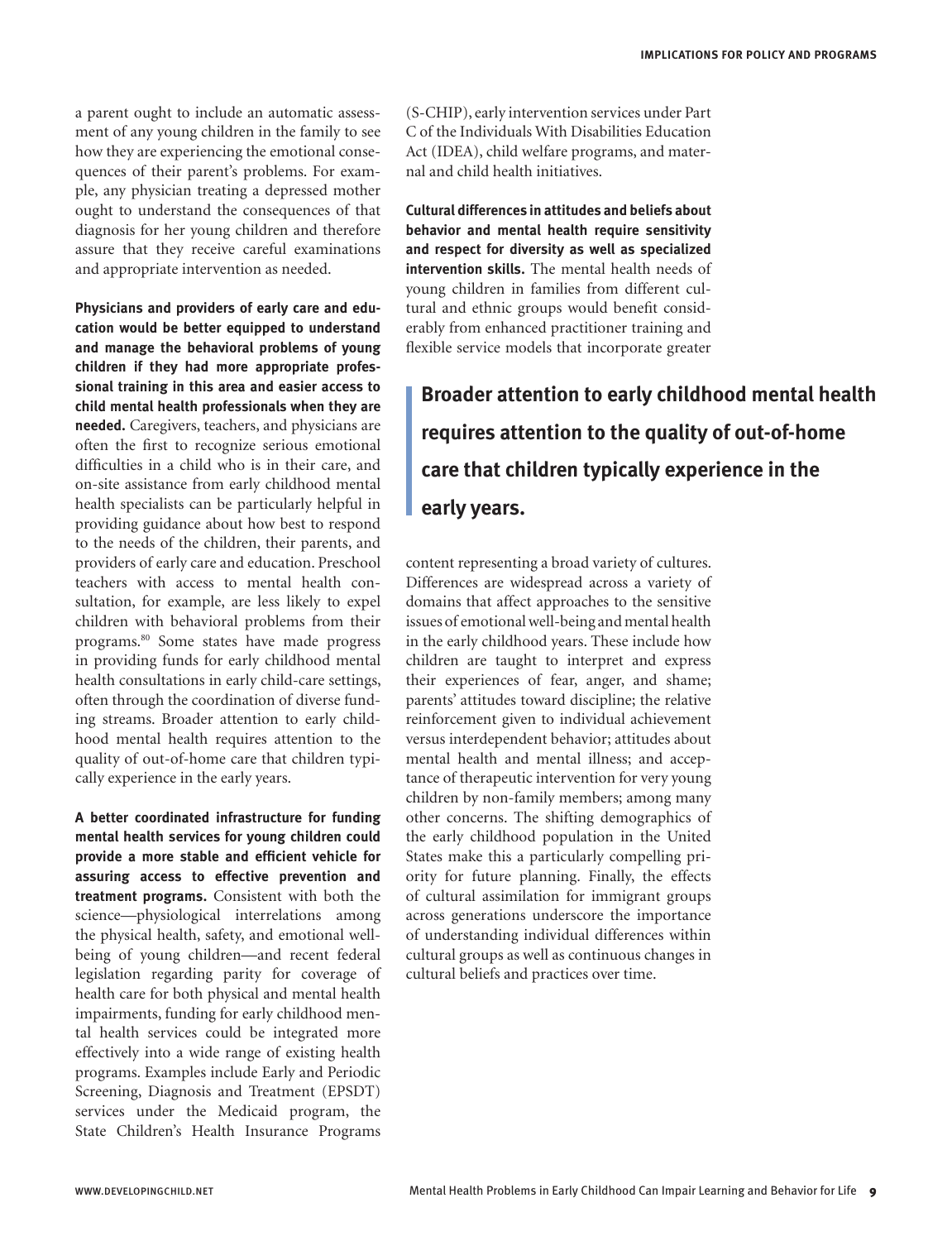# **References**

- 1 Gilliam, W. (2005). *Prekindergarteners left behind: Expulsion rates in state prekindergarten systems*. New Haven, CT: Yale University Child Study Center.
- 2 Lewit, E., & Baker, L. (1995). School readiness. *The Future of Children*, 5, 128-139.
- 3 Rimm-Kaufman, S., Pianta, R., & Cox, M. (2000). Teachers' judgments of problems in the transition to kindergarten. *Early Childhood Research Quarterly*, 15, 147-166.
- 4 Egger, H. L., & Angold, A. (2006). Common emotional and behavioral disorders in preschool children: Presentation, nosology, and epidemiology. *Journal of Child Psychology and Psychiatry*, 47, 313-337.
- 5 Yirmiya, N., & Ozonoff, S. (2007). The very early autism phenotype. *Journal of Autism and Developmental Disorders (Special Issue),* 37, 1-11.
- 6 Teisl, M., & Cicchetti, D. (2008). Physical abuse, cognitive and emotional processes, and aggressive/disruptive behavior problems. *Social Development*, 17, 1-23.
- 7 Gunnar, M.R. (2007). Stress effects on the developing brain. In D. Romer, E.F. Walker (Eds.) *Adolescent psychopathology and the developing brain: Integrating brain and prevention science.* (pp. 127-147). New York: Oxford University Press.
- 8 Edwards, V. J., Holden, G. W., Felitti, V. J., & Anda, R.F. (2003). Relationship between multiple forms of child maltreatment and adult mental health in community respondents: Results from the Adverse Childhood Experiences Study. *American Journal of Psychiatry*, 160, 1453-1460.
- 9 Felitti, V. J., Anda, R. F., Nordenberg, D., Williamson, D. F., Spitz, A. M., Edwards, V., Koss, M. P., & Marks, J. S. (1998). Relationship of childhood abuse and household dysfunction to many of the leading causes of death in adults: The Adverse Childhood Experiences (ACE) study. *American Journal of Preventive Medicine*, 14, 245-258.
- 10 Rubin, K., Bukowski, W., & Parker, J. (2006). Peer interactions, relationships, and groups. In W. Damon & R. M. Lerner (Eds.), Handbook of child psychology (6th Ed.), Vol. 3. Social, emotional, and personality development (N. Eisenberg, Vol. Ed.) (pp. 571-645). New York: Wiley.
- 11 Shonkoff, J. P., & Phillips, D. A. (Eds.) (2000). *From neurons to neighborhoods: The science of early childhood development*. Washington, DC: National Academy Press.
- 12 Peterson, B. S., Pine, D. S., Cohen, P., & Brook, J. S. (2001). Prospective, longitudinal study of tic, obsessivecompulsive, and attention-deficit/hyperactivity disorders in an epidemiological sample. *Journal of the American Academy of Child & Adolescent Psychiatry*, 40, 685-695.
- 13 Pine, D. S., Cohen, P., Johnson, J. G., & Brook, J. S. (2002). Adolescent life events as predictors of adult depression. *Journal of Affective Disorders*, 68, 49-57.
- 14 Pine, D. S., Cohen, P., Gurley, D., Brook, J., & Ma, Y. (1998). The risk for early-adult anxiety and depressive disorders in adolescents with anxiety and depressive disorders. *Archives of General Psychiatry*, 55, 56-64.
- 15 Carrion, V., Weems, C., Ray, R., Glaser, B., Hessl, D., & Reiss, A. (2002). Duirnal salivary cortisol in pediatric posttraumatic stress disorder. *Biological Psychiatry*, 51, 575-582.
- 16 De Bellis, M., Baum, A., Birmaher, B., Keshavan, M., Eccard, C., Boring, A., Jenkins, F., & Ryan, N. (1999). Developmental traumatology, Part 1: Biological stress systems. *Biological Psychiatry*, 9, 1259-1270.
- 17 De Bellis, M., Keshavan, M., Clark, D., Casey, B., Giedd, J., Boring, A., Jenkins, F., & Ryan, N. (1999). Developmental traumatology, Part 2: Brain development. *Biological Psychiatry*, 45, 1271-1284.
- 18 Glaser, D. (2000). Child abuse and neglect and the brain: A review. *Journal of Child Psychology and Psychiatry*, 41, 97-118.
- 19 Gunnar, M.R., Morison, S.J., Chisholm, K., & Schuder, M. (2001). Salivary cortisol levels in children adopted from Romanian orphanages. *Development and Psychopathology*, 13, 611-628.
- 20 Kaufman, J., & Charney, D. (2001). Effects of early stress on brain structure and function: Implications for understanding the relationship between child maltreatment and depression. *Development and Psychopathology*, 13, 451-471.
- 21 National Scientific Council on the Developing Child. (2005). *Excessive Stress Disrupts the Architecture of the Developing Brain, Working Paper #3*. Retrieved 12/19/07 from http://www.developingchild.net/reports.shtml.
- 22 Brooks-Gunn, J., & Duncan, G.J. (1997). The effects of poverty on children. *The Future of Children*, 7, 55-71.
- 23 Danese, A., Pariante, C. M., Caspi, A., Taylor, A., & Poulton, R. (2007). Childhood maltreatment predicts adult inflammation in a life-course study. *Proc. Natl. Acad. Sci. USA*, 104:1319-1324.
- 24 Danese, A., Moffitt, T. E., Pariante, C. M., Ambler, A., Poulton, R., & Caspi, A. (2008). Elevated inflammation levels in depressed adults with a history of childhood maltreatment. *Arch. Gen. Psychiat*. 2008; 65:409-416.
- 25 Dawson, G., Ashman, S., Panagiotides, H., Hessl, D., Self, J., Yamada, E., & Embry, L. (2003). Preschool outcomes of children of depressed mothers: role of maternal behavior, contextual risk, and children's brain activity. *Child Development*, 74, 1158-1175.
- 26 Evans, G. W., Gonnella, C., Marcynyszyn, L. A., Gentile, L., & Salpekar, N. The role of chaos in poverty and children's socioemotional adjustment. *Psycholigical Science*. 2004; 16:560-565.
- 27 Evans, G. W., Kim, P., Ting, A. H., Tesher, H. B., & Shannis, D. Cumulative risk, maternal responsiveness, and allostatic load among young adolescents. *Developmental Psychology.* 2007; 43:341-351
- 28 Goodman, S., & Gotlib, I. (1999). Risk for psychopathology in the children of depressed mothers: a developmental model for understanding mechanisms of transmission. *Psychological Review*, 3, 458-490.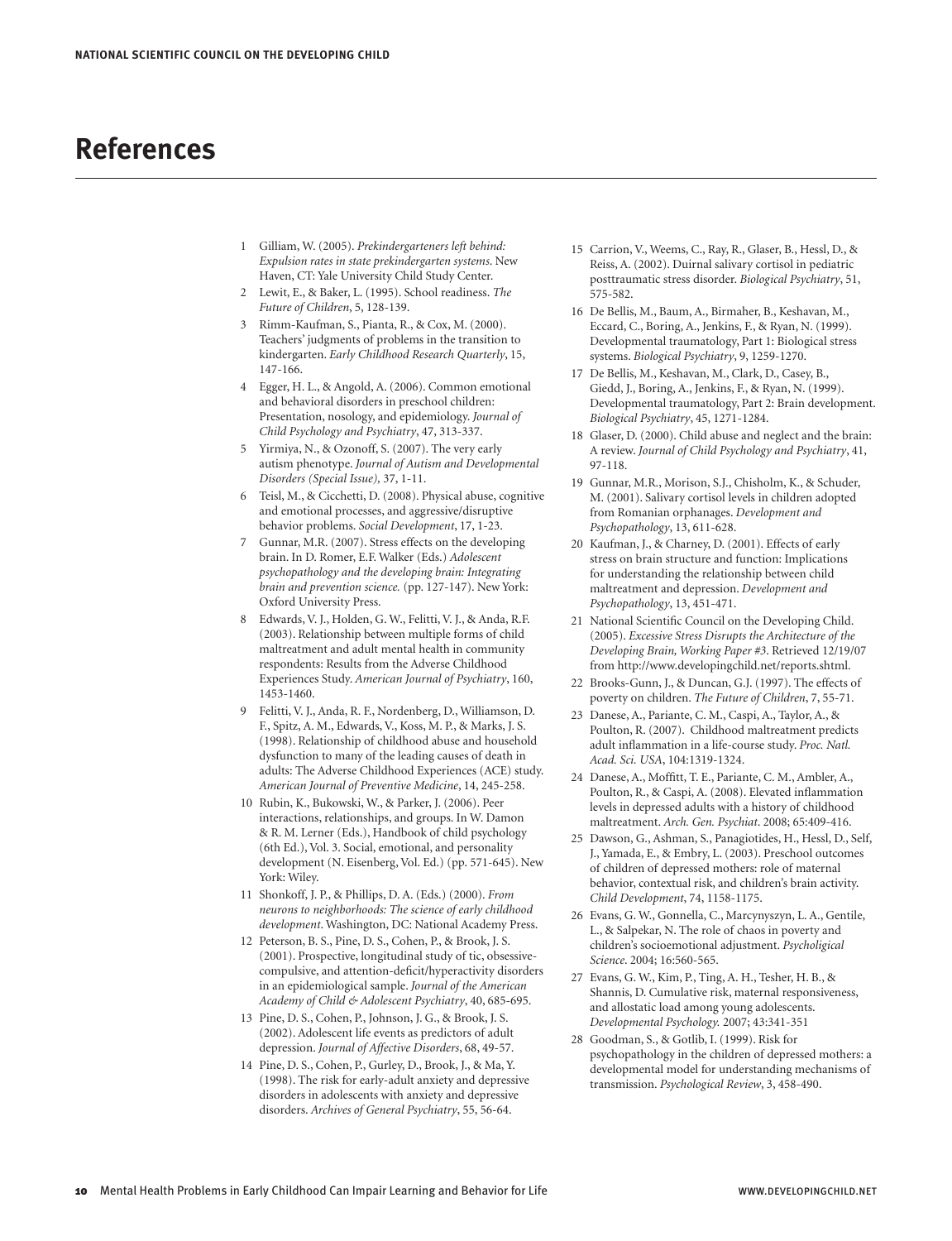- 29 Dawson, G,. & Ashman, D. (2000). On the origins of a vulnerability to depression: The influence of the early social environment on the development of psychobiological systems related to risk of affective disorder. In C.A. Nelson (Ed.), The effects of early adversity on neurobehavioral development. *Minnesota Symposia on Child Psychology*, Vol. 31 (pp. 245-279). Mahwah, NJ: Erlbaum.
- 30 Luby, J., Belden, A., & Spitznagel, E. (2006). Risk factors for preschool depression: the mediating role of early stressful life events. *Journal of Child Psychology and Psychiatry*, 47,1292-1298.
- 31 Osofsky, J. (2004). Community outreach for children exposed to violence. *Infant Mental Health Journal*, 25, 478-487.
- 32 Rubin, K., Burgess, K., Dwyer, K., & Hastings, P. (2003). Predicting preschoolers' externalizing behaviors from toddler temperament, conflict, and maternal negativity. *Developmental Psychology*, 39,164-176.
- 33 Scheeringa, M., & Zeanah, C. (1995). Symptom expression and trauma variables in children under 48 months of age. *Infant Mental Health Journal*, 16, 259-270.
- 34 Shaw, D., Owens, E., Giovannelli, J.,& Winslow, E. (2001). Infant and toddler pathways leading to early externalizing disorders. *Journal of the American Academy of Child & Adolescent Psychiatry*, 40, 36-43.
- 35 Vasey, M., & Dadds, M. (2001). *The developmental psychopathology of anxiety*. London: Oxford University Press.
- 36 Tincas, I., Benga, O., & Fox, N. (2006). Temperamental predictors of anxiety disorders. *Cognition, Brain, Behavior*, 10, 489-515.
- 37 Fox, N., Hane, A., & Pine, D. (2007). Plasticity for affective neurocircuitry: How the environment affects gene expression. *Current Directions in Psychological Science*, 16, 1-5.
- 38 Fox, N., Nichols, K., Henderson, H., Rubin, K., Schmidt, L., Hamer, D., Ernst, M., & Pine, D. (2005). Evidence for a gene-environment interaction in predicting behavioral inhibition in middle childhood. *Psychological Science*, 16, 921-926.
- 39 Fox, N., Henderson, H., Marshall, P., Nichols, K., & Ghera, M. (2005). Behavioral inhibition: Linking biology and behavior within a developmental framework. *Annual Review of Psychology,* 56, 235-262.
- 40 Fox, N., Henderson, H., Rubin, K., Calkins, S., & Schmidt, L. (2001). Continuity and discontinuity of behavioral inhibition and exuberance: Psychophysiological and behavioral influences across the first four years of life. *Child Development*, 72, 1-21.
- 41 Pine, D. S. (2007). Research review: A neuroscience framework for pediatric anxiety disorders. *Journal of Child Psychology and Psychiatry*, 48, 631-648.
- 42 Schwartz, C., Wright, C., Shin, L., Kagan, J., & Rauch, S. (2003). Inhibited and uninhibited infants "grown up": Adult amygdalar response to novelty. *Science*, 300, 1952-1953.
- 43 Doll, B., Brehm, K., Zucker, S., Deaver-Langevin, J., Griffin, J., & Hickman, A. (2000). Contrasting procedures for empirical support of traditional and populationbased mental health services. *Psychology in the Schools*, 37, 431-442.
- 44 Lieberman, A.F., Barnard, K.E., Wieder, S. (2004) Diagnosing infants, toddlers, and preschoolers: The Zero to Three diagnostic classification of early mental health disorders. In R. DelCarmen-Wiggins, & A. Carter (Eds.), *Handbook of infant, toddler, and preschool mental health assessment* (pp141-160).
- 45 Zero to Three. (2005). DC:0-3R: Diagnostic classification of mental health and developmental disorders of infancy and early childhood (rev. edu). Washington, DC, US: Zero to Three National Center for Infants, Toddlers and families.
- 46 American Academy of Child & Adolescent Psychiatry (AACAP) (2003). Research diagnostic criteria for infants and preschool children: The process and empirical support. *Journal of the American Academy of Child & Adolescent Psychiatry*, 42, 1504-1512.
- 47 Gleason, M. M., Egger, H. L., Emslie, G. J., Greenhill, L. L., Kowatch, R. A., Lieberman, A. F., Luby, J. L., Owens, J., Scahill, L. D., Scheeringa, M. S., Stafford, B., Wise, B., & Zeanah, C. H. (2007). Psychopharmacological treatment for very young children: Contexts and guidelines. *Journal of the American Academy of Child & Adolescent Psychiatry*, 46, 1532-1572.
- 48 Keenan, K., & Wakschlag, L. S. (2002). Can a valid diagnosis of disruptive behavior disorder be made in preschool children? *American Journal of Psychiatry*, 159, 351-358.
- 49 Luby, J. L. (Ed.) (2006). *Handbook of preschool mental health: Development, disorders, and treatment.* New York: Guilford.
- 50 Luby, J. L., Mrakotsky, C., Heffelfinger, A., Brown, K., Hessler, M., Spitznagel, E. (2003). Modification of DSM-IV criteria for depressed preschool children. *American Journal of Psychiatry*, 160, 1169-1172.
- 51 Lord, C., Risi, S., DiLavore, P. S., Schulman, C., Thurm, A., & Pickles, A. (2006). Autism from 2 to 9 years of age. *Archives of General Psychiatry*, 63, 694-701.
- 52 Scheeringa, M., Peebles, C. D., Cook, C. A., & Zeanah, C. H. (2001). Toward establishing procedural, criterion, and discriminant validity for PTSD in early childhood. *Journal of the American Academy of Child & Adolescent Psychiatry*, 40, 522-60.
- 53 Scheeringa, M., Zeanah, C. H., Myers, L., & Putnam, F. (2005). Predictive validity in a prospective follow-up of PTSD in preschool children. *Journal of the American Academy of Child & Adolescent Psychiatry*, 44, 899-906.
- 54 Ghaziuddin, M., Ghaziuddin, N., & Greden, J. (2002). Depression in persons with autism: Implications for research and clinical care. *Journal of Autism and Developmental Disorders*, 32, 299-306.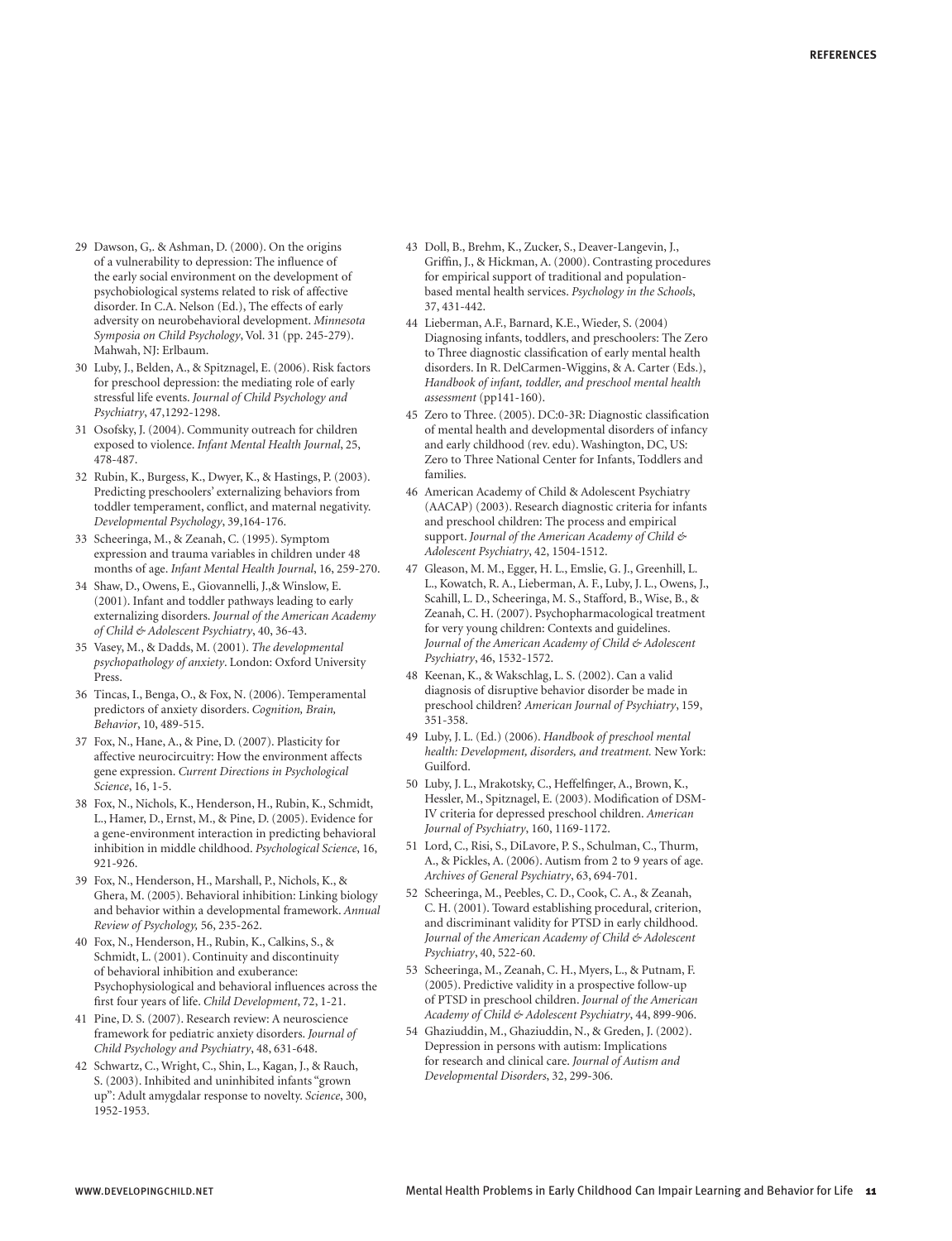- 55 Ghaziuddin, M., & Greden, J. (1998). Depression in children with autism/pervasive developmental disorders: A case-control family history study. *Journal of Autism and Developmental Disorders*, 28, 111-115.
- 56 Kim, J.A., Szatmari, P., & Bryson, S.E. (2000). The prevalence of anxiety and mood problems among children with autism and Asperger syndrome. *Autism*, 4, 117-132.
- 57 Keenan, K., Shaw, D., & Delliquadri, E. (1998). Evidence for the continuity of early problem behaviors: Application of a developmental model. *Journal of Abnormal Child Psychology*, 26, 441-452.
- 58 Shaw, D.S., Gilliom, M., & Ingoldsby, E.M. (2003). Trajectories leading to school-age conduct problems. *Developmental Psychology*, Special issue: Violent Children, 39, 189-200.
- 59 Suveg, C., Southam-Gerow, M.A., & Goodman, K.L. (2007). The role of emotion theory and research in child therapy development. *Clinical Psychology: Science and Practice*, 14, 358-371.
- 60 Lieberman, A. F., Ippen, C. G., & Van Horn, P. (2006). Child-parent psychotherapy: 6-month follow-up of a randomized controlled trial*. Journal of the American Academy of Child & Adolescent Psychiatry*, 45, 913-918,
- 61 Peterson, C.A., Luze, G.J., & Eshbaugh, E.M. (2007). Enhancing parent-child interactions through home visiting: Promising practice or unfulfilled promise? *Journal of Early Intervention*, 29, 119-140.
- 62 Sameroff, A.J., McDonough, S.C., & Rosenblum, K.L. (2004). Treating parent-infant relationship problems: Strategies for intervention. New York, NY: Guilford Press.
- 63 Graham-Berman, S.A., & Hughes, H.M. (2003). Intervention for children exposed to interparental violence (IPV): Assessments of needs and research priorities. *Clinical Child & Family Psychology Review*, 6, 189-204.
- 64 Judge, S. (2004). The impact of early institutionalization on child and family outcomes. *Adoption Quarterly*, 7, 31-48.
- 65 Lowenthal, B. (2001). *Abuse and neglect: The educator's guide to the identification and prevention of child maltreatment*. Baltimore, MD: Paul H. Brookes Publishing.
- 66 Watts-English, T., Fortson, B.L., & Gibler, N. (2006). The psychobiology of maltreatment in childhood. *Journal of Social Issues*, 62, 717-736.
- 67 Faja, S., & Dawson, G. (2006). Early intervention for autism. In J. Luby (Eds.) *Handbook of preschool mental health* (pp. 388-416). New York: Guilford.
- 68 National Scientific Council on the Developing Child. (2004). *Young children develop in an environment of relationships, Working Paper #1*. Retrieved 12/19/07 from http://www.developingchild.net/reports.shtml.
- 69 Bredy, T.W., Humpartzoomian, R.A., Cain, D.P., & Meaney, M.J.P. (2003). Partial reversal of the effect of maternal care on cognitive function through environmental enrichment. *Neuroscience*, 118, 571-576.
- 70 Francis, D., Diorio, J., Plotsky, P.M., & Meaney, M.J. (2002). Environmental enrichment reverses the effects of maternal separation on stress reactivity. *Journal of Neuroscience*, 22, 7840-7843.
- 71 Sweeney, G.M. (2007). Why childhood attachment matters: Implications for personal happiness, families and public policy. In A.S. Loveless, & T.B. Holman (Eds.), *The family in the new millennium: World voices supporting the "natural" clan*, Vol 1 (332-346). Westport, CT: Praeger Publishers/Greenwood Publishing Group..
- 72 Melton, G.B., Thompson, R.A., & Small, M.A. (2002). *Toward a child-centered, neighborhood-based child protection system: A report of the consortium on children, families, and the law*. Westport, CT: Praeger Publishers/ Greenwood Publishing Group.
- 73 Visser, S. N., Lesesne, C. A., & Perou, R. (2007). National estimates and factors associated with medication treatment for childhood attention-deficit/hyperactivity disorder. *Pediatrics*, 119, 99-106.
- 74 Zito, J.M., Safer, D.J., dosReis, S., Gardner, J.F., Boles, M., & Lynch, F. (2000). Trends in the prescribing of psychotropic medications to preschoolers. *Journal of the American Medical Association*, 283(8), 1025-1030.
- 75 Carlezon Jr., W.A., & Konradi, C. (2004). Understanding the neurobiological consequences of early exposure to psychotropic drugs: Linking behavior with molecules. *Neuropharmacology*, 47, 47–60.
- 76 Carlezon, Jr., W.A., Mague, S.D., & Andersen, S.L. (2003). *Enduring behavioral effects of early exposure to methylphenidate in rats*. Belmont: Society of Biological Psychiatry.
- 77 Bairy, K.L., Madhyastha, S., Ashok, K.P., Bairy, I., & Malini, S. (2006). Developmental and behavioral consequences of prenatal fluoxetine. *Pharmacology*, 79, 1–11.
- 78 Ashman, S., & Dawson, G. (2002). Maternal depression, infant psychobiological development, and risk for depression. In S.H. Goodman & I.H. Gotlib (Eds.), *Children of depressed parents* (pp. 37-58). Washington, DC: American Psychological Association.
- 79 Lesesne, C. A., Visser, S. N., & White, C. P. (2003). Attention-deficit/hyperactivity disorder in school-aged children: Association with maternal mental health and use of health care resources. *Pediatrics*, 111, 1232-1237.
- 80 Gilliam, W., & Zigler, E.F. (2000). A critical meta-analysis of all evaluations of state-funded preschool from 1977 to 1998: Implications for policy, service delivery and program evaluation. *Early Childhood Research Quarterly*, 15, 441-473.
- 81 Cooper, W.O., Arbogast, P.G., Ding, H., Hickson, G.B., Fuchs, D.C., & Ray, W.A. (2006). Trends in prescribing of antipsychotic medications for US children. *Ambulatory Pediatrics*, 6, 79-83.